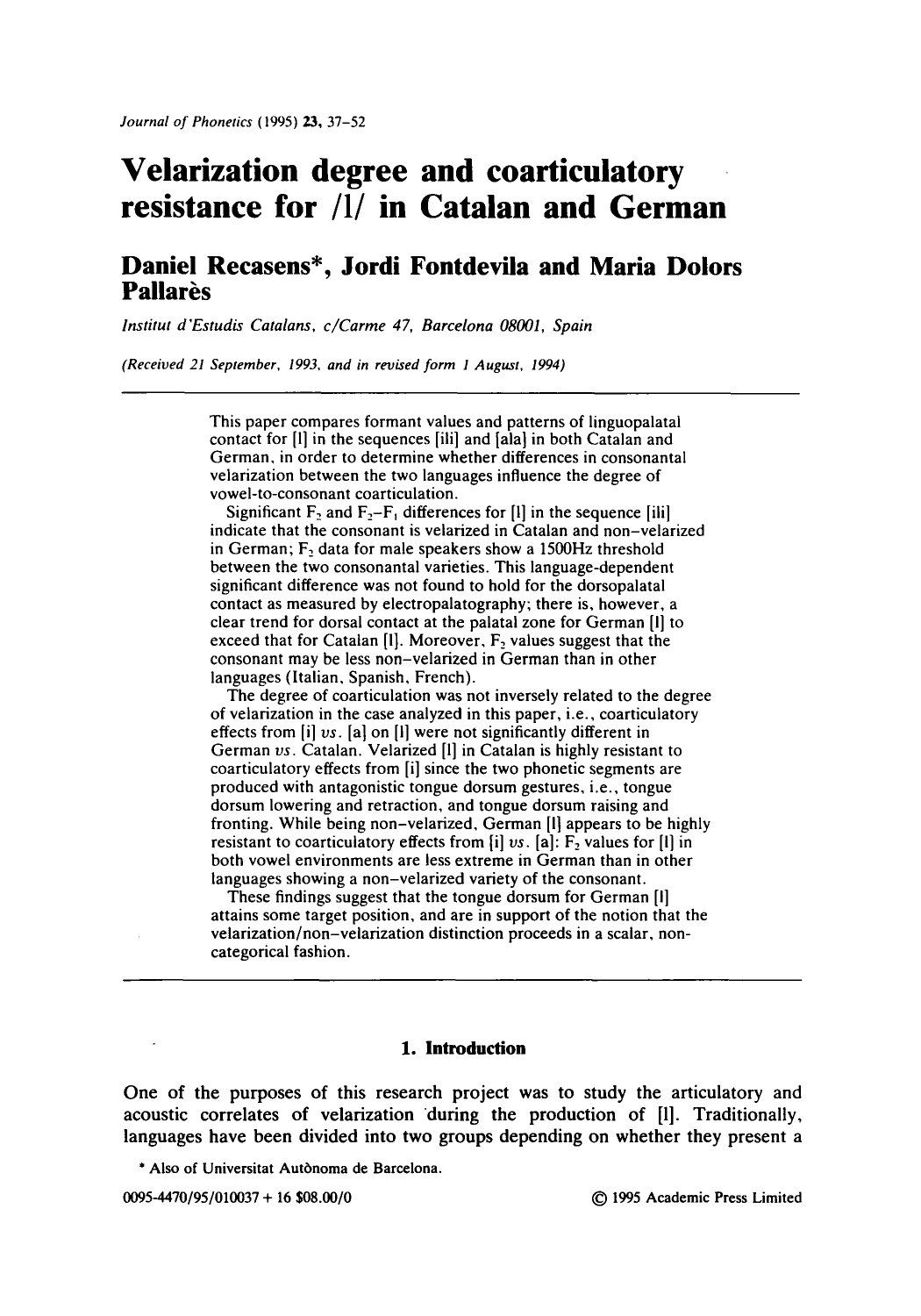velarized ("dark") or a non-velarized ("clear") variety of the consonant. X-ray tongue shapes for [1] in prevocalic and postvocalic position reported by Delattre (1965) confirm the existence of a non-velarized variety in German, Spanish and French, and a velarized variety in American English; descriptive accounts of the two consonantal types are found in Heffner (1950). The two varieties differ with respect to tongue body configuration (both are invariably characterized as apicoalveolar or apicodental). On the one hand, the tongue dorsum stays in a fairly high front position within the vocal tract for non-velarized [1]; less tongue predorsum height for this realization than for laminoalveolar consonants derives from its being an apical articulation (also Dart, 1991) and possibly from laterality requirements as well. On the other hand, the production of velarized [1] involves a good deal of tongue predorsum lowering and tongue postdorsum retraction (Giles & Moll, 1975; Sproat & Fujimura, 1993).

Differences in tongue dorsum configuration for these two varieties of [i] suggest the existence of different mechanisms of articulatory control. It can be hypothesized that non-velarized [1] is produced with a single apicoalveolar gesture and requires no active tongue dorsum control; tongue dorsum fronting and raising for this variety of [I] occur in a similar fashion to other dentoalveolar consonants. Instead, velarized [1] may be said to involve two lingual gestures, i.e., a primary gesture towards the achievement of an apicoalveolar closure, and a secondary gesture towards the achievement of a secondary dorsovelar or dorsopharyngeal constriction. EMG evidence on peak styloglossus activity for velarized [1] in American English (Leidner, 1973; see also Sproat & Fujimura, 1993) may reflect the actualization of this secondary lingual gesture. No EMG data on tongue dorsum activity are available during the production of non-velarized [i] in German, Spanish or French.

Recent experimental evidence supports the view that the articulation of [1] cannot be fully described with the labels "velarized" or "non-velarized". In the first place, data for languages or dialects in which the consonant is typically velarized show differences in velarization degree depending on segmental context, syllable position and/or phrase position [e.g., syllable-final or word-final [1] is more velarized than its syllable-initial or word-initial correlate in Catalan (Recasens, 1985) and American English dialects (Kenyon, 1950)].

Moreover, languages or dialects may differ among themselves in the degree of velarization assigned to the consonant. For example, while [1] is clearly velarized in the New York City dialect of American English and in Eastern Catalan, the degree of velarization is more pronounced in the former dialect *vs.* the latter (Recasens & Farnetani, 1990). Our hypothesis is that the realization of [1] may also differ across languages having a "clear", non-velarized variety such as French, Spanish, Italian and German. More specifically, this study investigates the articulatory and acoustic attributes of [1] in German, and seeks to understand whether they differ from those in other languages.

A second goal of this research was to test the hypothesis that differences in articulatory complexity between the two varieties of [1] affect the degree of coarticulatory sensitivity exhibited by the consonant. Given that the tongue body position is highly constrained for velarized [1], this particular consonantal variety should be highly resistant to coarticulatory effects from the palatal vowel [i]; this ought to be so since the two phonetic segments are produced with antagonistic lingual gestures. On the other hand, non-velarized [1] (which does not involve the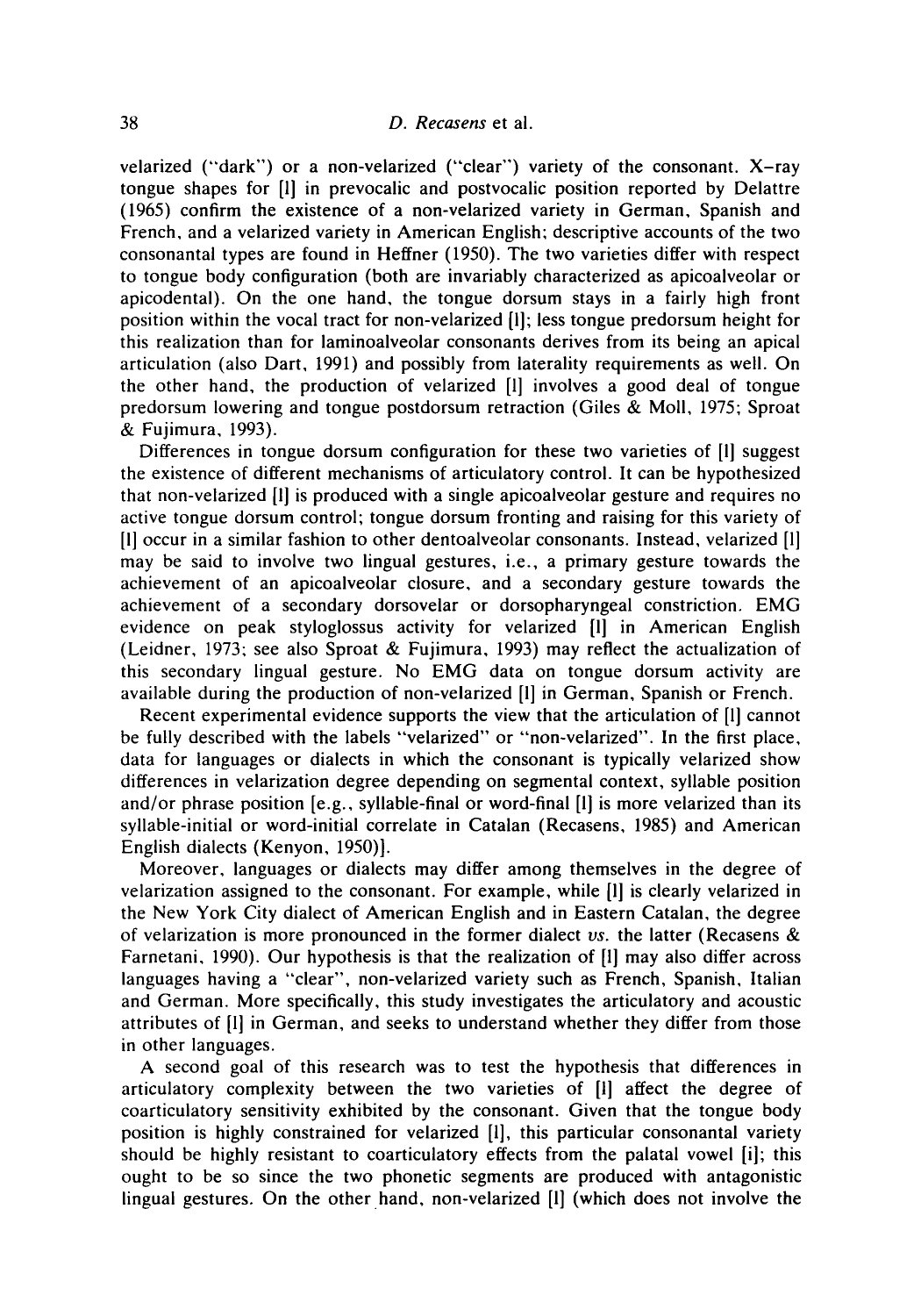formation of a secondary dorsal constriction) should allow much more tongue dorsum coarticulation. This general hypothesis appears to work for languages with very different varieties of [1] such as Italian and Catalan (Recasens & Farnetani, 1990, 1992). Within this framework, this paper investigates the issue of coarticulatory sensitivity for German [1].

#### **2. Method**

Acoustic data and linguopalatal contact data (by means of electropalatography or EPG) were collected simultaneously for the symmetrical sequences [ili] and [ala] with stress on the first syllable. Two languages were selected for analysis: Catalan (5 male speakers: DR, JP, JS, DP, JC) and German (4 male speakers: HT, PJ, BP, MV; 1 female speaker: PP). All speakers repeated the speech material five times each; overall, 100 tokens i.e., 2 sequences  $\times$  5 repetitions  $\times$  10 speakers) were recorded and analyzed. In Catalan,  $V2 = a/a$  undergoes systematic vowel reduction in unstressed position and is thus realized as  $[9]$ .

As stated in the Introduction section, the two languages differ with respect to the velarization characteristic in the consonant. The consonant has been traditionally described as "dark" or velarized in Catalan (Recasens & Farnetani, 1990) and as "clear" or non-velarized in German (Schubiger, 1970), independently of possible position-dependent allophonic varieties within each language. The presence of velarized [1] is quite general in the Eastern Catalan dialect around the Barcelona area analyzed here, although the degree of velarization may decrease with speaker's age; auditory perception reveals indeed the presence of velarization in [1] for the five Catalan speakers, with speaker JC exhibiting the least "dark" realization. German speakers PJ, PP, BP and MV were born in dialectal areas known to have a "clear" [1] (Baviera and Swabia); this consonantal quality was confirmed by auditory impression in all cases, with speaker BP showing the least "clear" realization of all Germans. The German speaker HT exhibits a distinctively "clear" realization of the consonant in spite of having been born in the Rhineland, a geographical zone reported to favour a "dark" variety of [1].

The Reading electropalatographic system was used in the recording session (Hardcastle, Jones, Knight, Trudgeon & Calder, 1989); it allows displaying one pattern of contact every 5 ms. As shown in Fig. 1, the artificial palate is equipped with 62 electrodes arranged in eight horizontal rows  $(R1, \ldots, R8)$  and four vertical columns on each half of the palatal surface  $(C_1, \ldots, C_4)$ . The figure also shows the articulatory subdivisions along the surface of the electropalate (above right). The alveolar zone comprises the 4 front rows and the palatal zone comprises the 4 back rows; the distance between adjacent rows is much less in the alveolar zone than in the palatal zone. The corresponding articulatory subdivisions along the palatal surface, as well as the articulatory subdivisions of the tongue surface, are shown on an X-ray tracing below.

The EPG data on linguopalatal contact patterns were processed with reference to. the set of contact indices characterized in Section 3.2. The acoustic data were submitted to spectral analysis using the linear prediction coding method (LPC). Articulatory and acoustic measurements for the consonant were taken at the midpoint of the central closure period, as determined from the EPG data; acoustic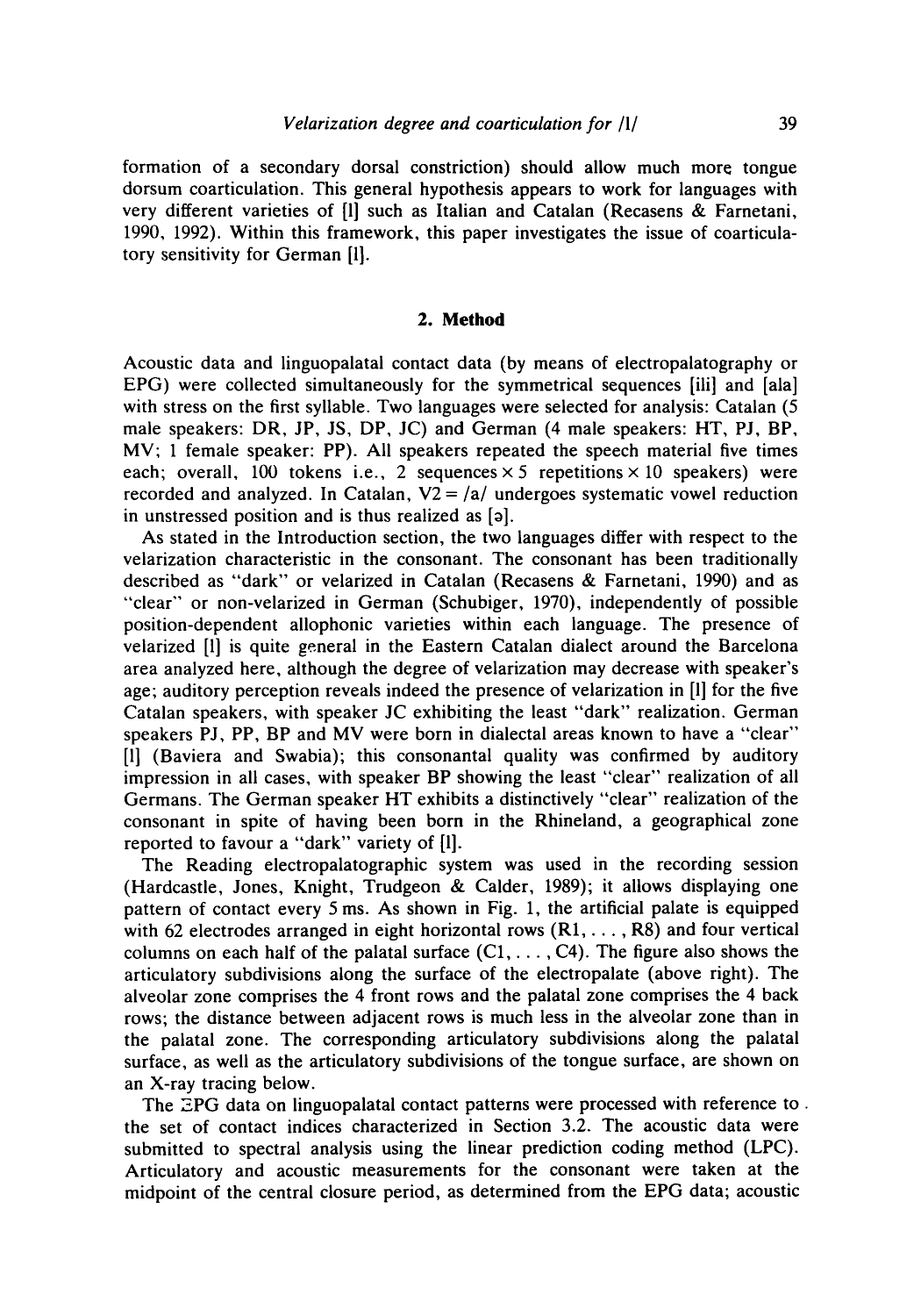

**Figure 1.** Top left: Distribution of rows  $R_1$  through  $R_8$  along the anteriority  $(C<sup>A</sup>)$  and posteriority (CP) dimensions, and of columns C<sub>1</sub> through C<sub>4</sub> along the centrality (CC) dimension on both sides of the electropalate. Top, right: Articulatory zones and subzones on the electropalate. Bottom: Vocal tract representation with articulatory zones and subzones, and tongue regions: (1) alveolar, (2) prepalatal, (3) mediopalatal, (4) postpalatal, (5) tongue tip and tongue blade, (6) predorsum, (7) mediodorsum, (8) postdorsum.

measurements for the steady-state vowels were taken at one fourth of V1 duration and at the V2 midpoint.

#### **3. Results**

#### *3.1. Acoustic characteristics*

The degree of velarization in [1] was derived from a phonetic analysis of the sequence [ill] (see Sproat & Fujimura, 1993 as well). Our initial prediction was that velarized [1] should show less coarticulatory effects from adjacent [i] than nonvelarized [l]. Differences in the amount of coarticulation between velarized and non-velarized [1] are in accordance with the fact that tongue dorsum activity for [i] is essentially antagonistic to that for velarized [1] but not so to that for non-velarized [l]. Indeed, while [i] is produced with a tongue dorsum raising and fronting gesture, the production of velarized [1] involves a tongue dorsum lowering and backing gesture. Non-velarized [1], on the other hand, may be said to require no active tongue dorsum gesture; tongue dorsum raising and fronting in this case may just occur as a consequence of the coupling effects between the dorsum of the tongue and the primary apical articulator.

The degree of consonantal velarization was inferred from the acoustic data. The rationale for choosing acoustic data instead of contact data for that purpose was twofold. While the EPG data reflect contact variations at the palatal surface (thus involving only a portion of the tongue dorsum surface), formant frequencies are sensitive to modifications in overall tongue body activity. Moreover, the information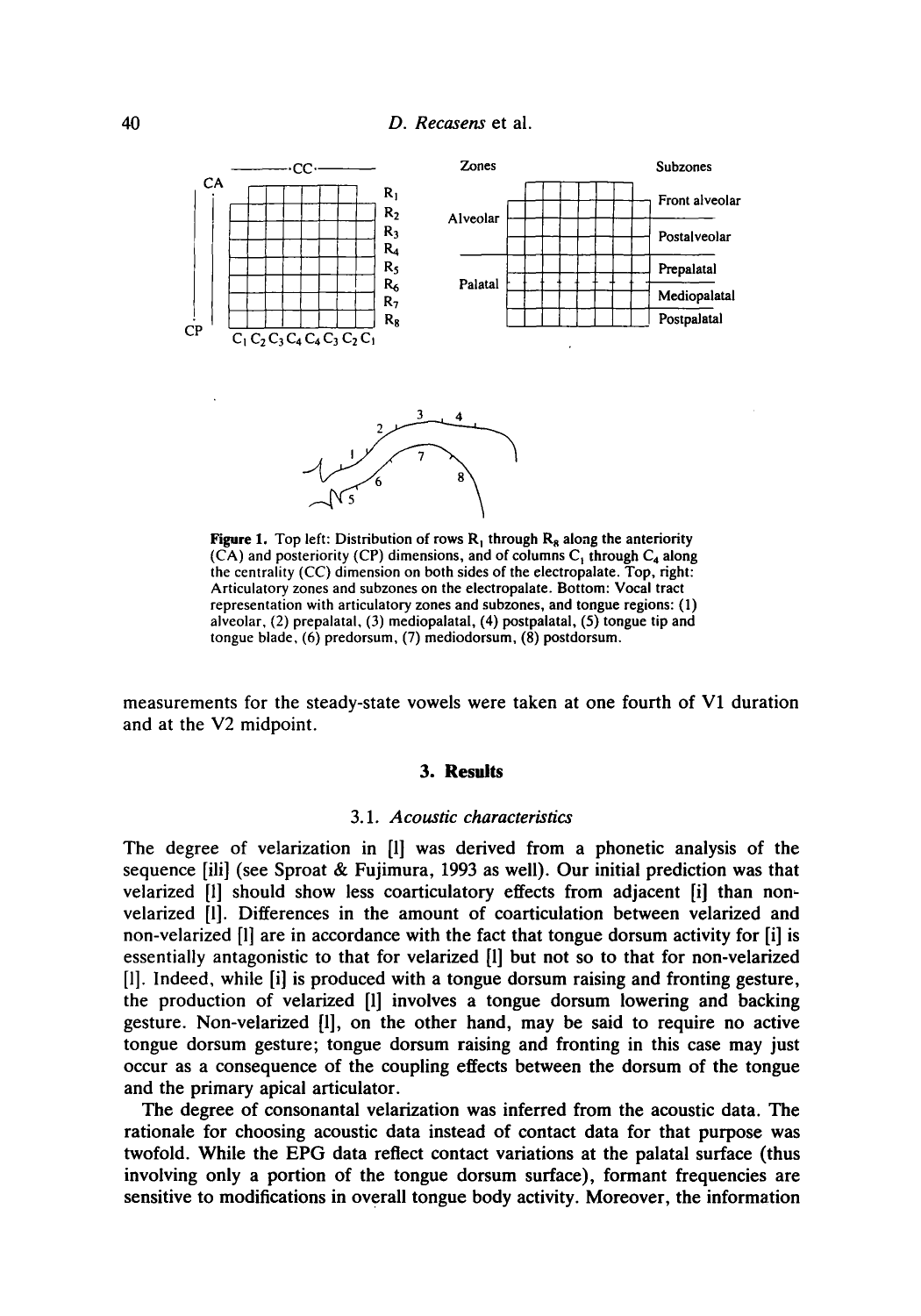derived from EPG is less accurate than the acoustic information obtained by means of LPC. This is due to several reasons: on the one hand, the placement of electrodes on the surface of the artificial palate leaves large interelectrode areas for which no contact data can be obtained (e.g., there are only three rows of electrodes over the entire palatal zone); on the other hand, the EPG technique provides information as to whether electrodes are "on" or "off" but no information on the pressure level with which the tongue touches the palate.

Two separate acoustic measures were taken as indicative of the degree of consonantal velarization:  $F_2$  frequency, and the frequency distance between  $F_2$  and  $F_1$  ( $F_v$  in this paper). The latter measure differs from the former in that it takes into account the joint contribution of two spectral formants related to the velarization characteristic.  $F<sub>2</sub>$  frequency is positively correlated with tongue dorsum fronting and raising (Fant, 1960) and thus, inversely related to the degree of velarization.  $F_v$  also takes into account the contribution of  $F_1$  which is known to be inversely related with dorsopalatal contact size (Bladon, 1979) and thus, directly related to velarization. Therefore, an increase in degree of velarization causes an  $F_1$  increase, and  $F_2$ decrease and an  $F_v$  decrease.

Statistical analysis showed that significant  $F_2$  differences between Catalan [1] and German [1] in the same VCV sequences were not due to language-dependent vocalic differences but to differences associated with the consonant. One-way ANOVAs across male speakers (acoustic data for the female German speaker PP were excluded because of presumable sex-related differences in vocal tract size) revealed non-significant  $F_2$  frequency differences between German and Catalan during the steady-state portion of  $V_1/V_2 = [i]$  (about 2200 Hz) and  $V_1/V_2 = [a]$  (about 1300 Hz). Vowel  $F_2$  values across male speakers and for each individual subject are given in Table I.

Mean  $F_2$  and  $F_v$  values for [1] across male speakers in each language are shown in Table II. The consonant exhibits a higher  $F_2$  in German (1681.14 Hz  $\pm$  337.15) than in Catalan (1349.04 Hz  $\pm$  114.39) with a difference between means of 332.1 Hz; the two languages show little overlap when the 95% confidence interval is taken into account (119.44 Hz, which represents 35.97% of the total difference between means). The  $F_v$  value is clearly smaller in Catalan (1042.04 Hz  $\pm$  132.35) than in German  $(1426.11 \text{ Hz} \pm 370.78)$  with a difference between means of 384.07 Hz; the overlap between languages is 118.66 Hz (which represents 30.90% of the total difference between means). One-way ANOVAs across speakers reveal that these languagedependent differences in  $F_2$  ( $F(1, 7) = 10.17$ ,  $p < 0.0153$ ) and in  $F_V$  ( $F(1, 7) = 11.03$ ,  $p < 0.0127$ ) are significant.

A comparison between these  $F_2$  values and those for other languages reported in the literature (in the same [ili] sequence and for male speakers only) suggests the following trends. The consonant is less velarized in Catalan than in some dialects of American English; indeed,  $F_2$  for American English [1] occurs at about 1150 Hz [Lehiste, 1964 (3 Midwestern American English speakers); Chafcouloff, 1972 (3 Southern California speakers). On the other hand,  $F<sub>2</sub>$  frequency is higher in German than in French [1829.67Hz; Chafcouloff, 1985 (6 Southern French speakers)] and Spanish [2195.5 Hz according to Recasens, 1987 (2 Castilian Spanish speakers); 1850 Hz according to Chafcouloff, 1972 (3 Argentinian Spanish speakers)].

These data are in agreement with the traditional phonetic descriptions stating that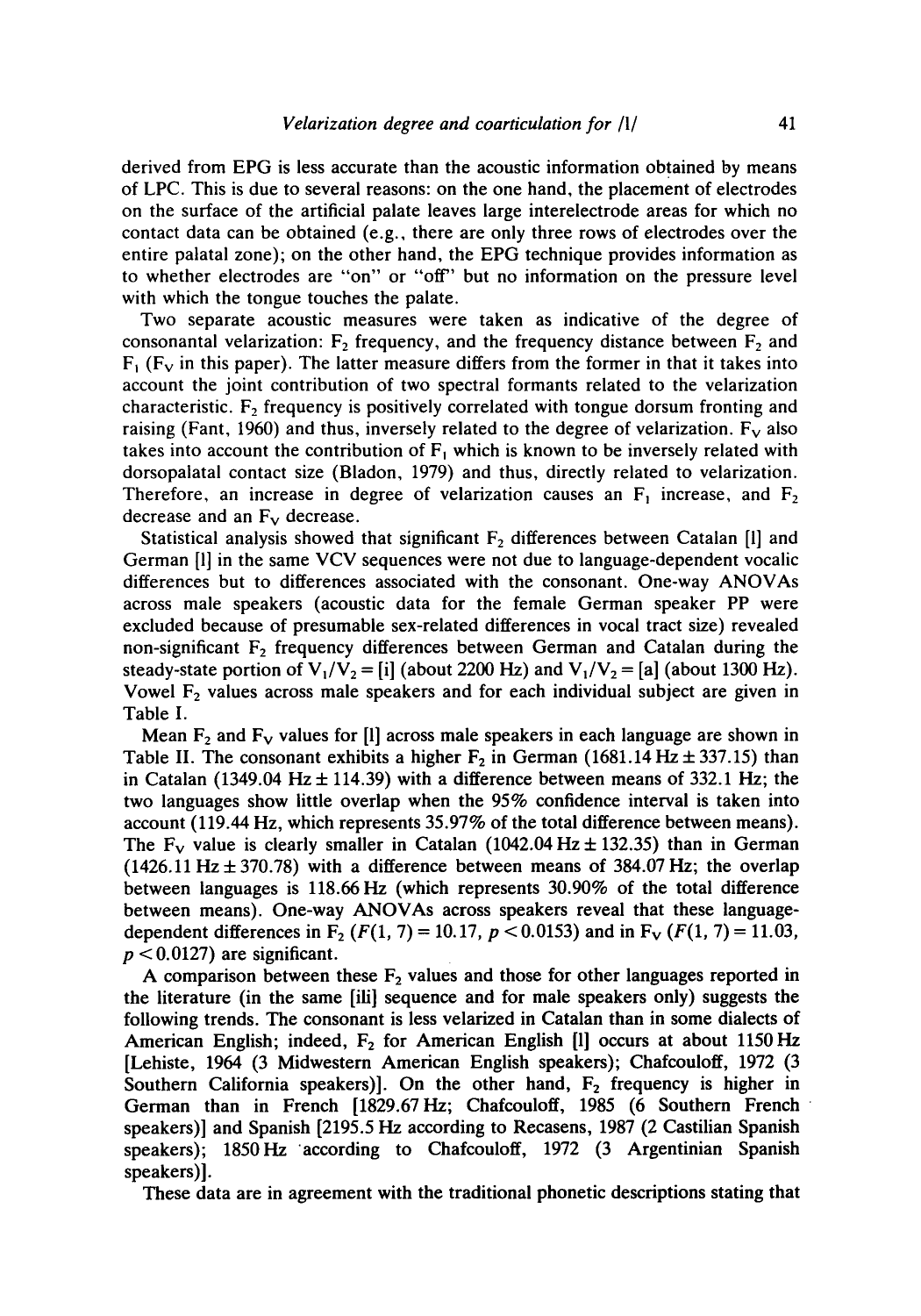| Across speakers     |                |                |                |          |
|---------------------|----------------|----------------|----------------|----------|
|                     |                | Catalan        |                | German   |
|                     | $\mathbf{V}_1$ | $V_2$          | $\mathbf{V}_1$ | $V_{2}$  |
| i                   | 2173.44        | 2240.52        | 2188.60        | 2217.31  |
|                     | (74.91)        | (127.65)       | (131.78)       | (136.44) |
| a                   | 1296.21        | 1332.07        | 1217.65        | 1235.20  |
|                     | (57.88)        | (63.57)        | (85.48)        | (124.85) |
| Individual speakers |                |                |                |          |
|                     |                | i              |                | a        |
|                     | v,             | V <sub>2</sub> | $\mathbf{V}_1$ | $V_{2}$  |
| Catalan             |                |                |                |          |
| DR                  | 2305.80        | 2393.60        | 1323.80        | 1311.40  |
|                     | (80.01)        | (83.59)        | (20.90)        | (68.35)  |
| JP                  | 2137.40        | 2299.20        | 1347.80        | 1372.80  |
|                     | (47.09)        | (96.15)        | (20.47)        | (42.60)  |
| JS                  | 2151.20        | 2130.40        | 1230.80        | 1421.80  |
|                     | (84.68)        | (119.57)       | (39.10)        | (51.95)  |
| DP                  | 2122.40        | 2087.20        | 1236.40        | 1276.60  |
|                     | (86.06)        | (45.88)        | (59.08)        | (116.18) |
| JC                  | 2150.40        | 2292.20        | 1342.25        | 1277.75  |
|                     | (39.27)        | (122.88)       | (17.21)        | (27.86)  |
| German              |                |                |                |          |
| HT                  | 2162.80        | 2280.20        | 1343.00        | 1395.20  |
|                     | (65.94)        | (38.89)        | (41.84)        | (46.69)  |
| PJ                  | 2013.00        | 2013.40        | 1156.80        | 1138.00  |
|                     | (29.69)        | (75.75)        | (18.20)        | (86.01)  |
| <b>BP</b>           | 2276.60        | 2301.40        | 1170.40        | 1134.00  |
|                     | (60.88)        | (146.16)       | (30.81)        | (28.61)  |
| MV                  | 2302.00        | 2274.25        | 1200.00        | 1273.60  |
|                     | (49.90)        | (51.17)        | (34.17)        | (44.59)  |

TABLE I. Mean  $F_2$  values (in Hz) for  $V_1$  and  $V_2$  in the sequences [ili] and [ala] in Catalan and German (male speakers only). Standard deviations have been included within parenthesis

[1] is velarized in Catalan and non-velarized in German. Moreover, there appears to be an  $F_2$  velarization threshold roughly about 1500Hz lying halfway between the mean  $F_2$  frequency for the German and Catalan male speakers analyzed in the present study. Therefore, two [l] varieties (i.e., "clear" and "dark") can be distinguished depending on whether  $F_2$  is above or below this frequency limit. An important finding is that languages belonging to the two groups may differ with respect to the  $F_2$  frequency assigned to the consonant: thus, there are some indications that [l] may be less "clear" in German than in French or Spanish, and less velarized in Catalan than in American English. As stated above, this information does not apply necessarily to all dialects of these languages.

#### 3.2. *Articulatory-acoustic correlations*

Articulatory-acoustic correlations were performed for [l] in the sequence [ili] across male speakers and languages (thus excluding the female speaker PP). The analysis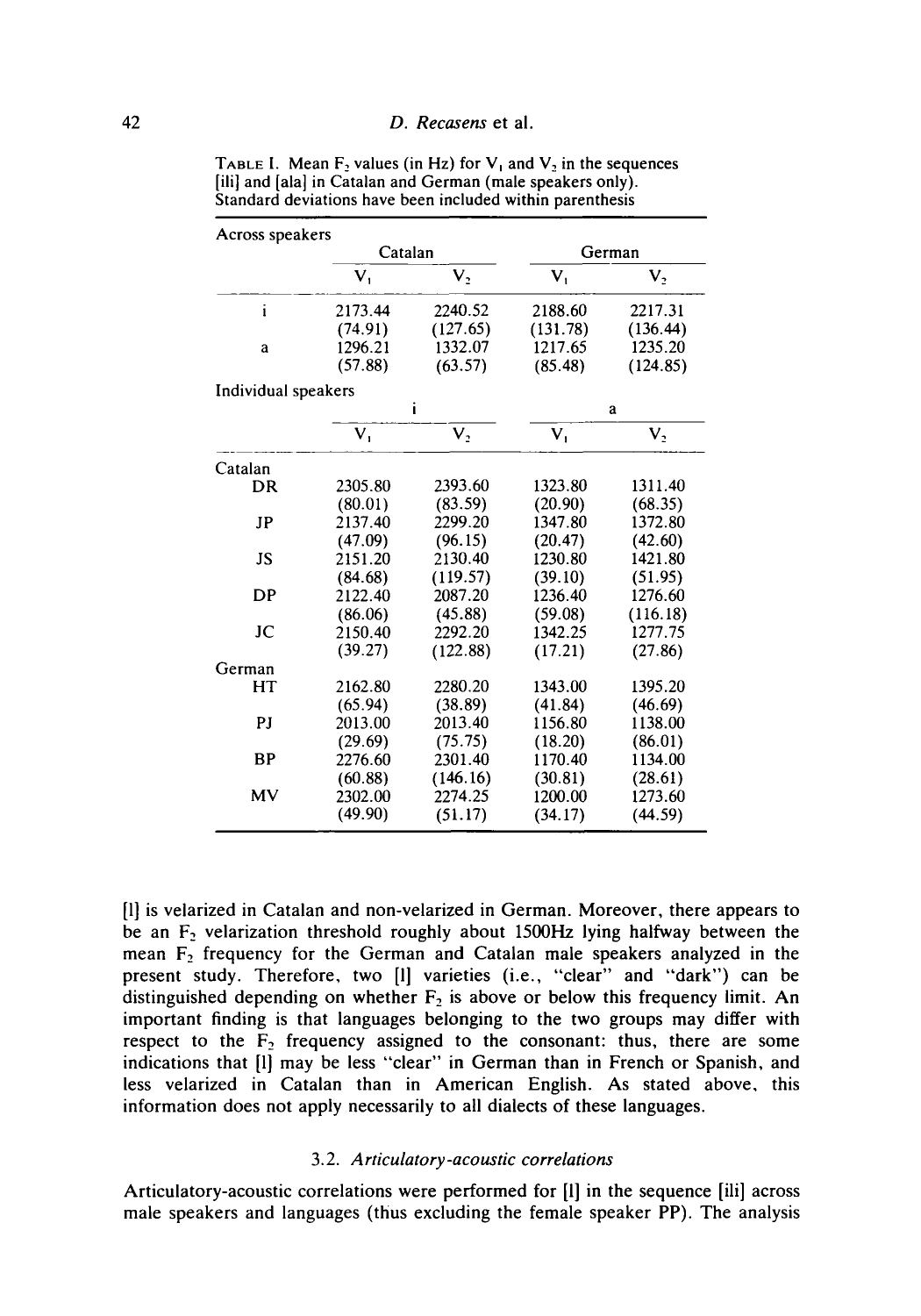| Across speakers     |                  |                  |
|---------------------|------------------|------------------|
|                     | Catalan          | German           |
| ${\rm F_2}$         | 1349.04 (92.14)  | 1681.14 (211.88) |
| $F_{\rm v}$         | 1042.04 (106.61) | 1426.11 (232.77) |
| Individual speakers |                  |                  |
|                     | F,               | $F_{v}$          |
| Catalan             |                  |                  |
| DR                  | 1274.00 (64.04)  | 942.20 (71.89)   |
| JP                  | 1282.00 (48.68)  | 960.40 (37.56)   |
| JS.                 | 1444.40 (46.92)  | 1134.60 (45.21)  |
| DP                  | 1289.80 (63.17)  | 996.20 (54.37)   |
| JС                  | 1455.00 (87.60)  | 1176.80 (79.26)  |
| German              |                  |                  |
| HТ                  | 1914.20 (64.10)  | 1643.80 (78.73)  |
| РJ                  | 1795.00 (62.79)  | 1604.80 (75.19)  |
| <b>BP</b>           | 1447.60 (92.84)  | 1179.60 (87.61)  |
| MV                  | 1567.75 (71.73)  | 1276.25 (52.52)  |

TABLE II. Mean  $F_2$  and  $F_V$  ( $F_2-F_1$ ) values (in Hz) for [I] in the sequence [ili] in Catalan and German (male speakers only). Standard deviations have been included within parenthesis

was performed using two acoustic parameters ( $F_2$  and  $F_V$ ), and four contact indices at the palatal zone  $(Q_p, CA_p, CP_p, CC_p)$ .  $Q_p$  is calculated adding up the overall number of activated electrodes at the palatal zone. The other three indices allow measuring contact distribution, i.e., the degree of contact anteriority towards the front of the palatal zone  $(CA_p)$ , the degree of contact posteriority towards the back of the palatal zone  $(CP_p)$ , and the degree of centrality towards the median line at the palatal zone  $(CC_p)$  (see Fig. 1). In addition to  $Q_p$ , data on these three contact indices allowed detecting with precision the most relevant articulatory zone(s) for the velarization distinction. The calculation procedure of the  $CA_p$ ,  $CP_p$ , and  $CC_p$ contact indices is explained in the Appendix (see also Fontdevila, Pallarès & Recasens, 1994). Values for  $CA_p$ ,  $CP_p$  and  $CC_p$  run from 0 (least anterior, posterior and central, respectively) to 1 (most anterior, posterior and central, respectively). Contact index values at the alveolar zone have not been calculated since alveolar contact is not a straightforward articulatory indicator of velarization degree (see Section 3.1.).

Significant articulatory-acoustic correlations were obtained for both  $F_2$  and  $F_V$ with  $Q_p$  and  $CC_p$  (but not so with  $CA_p$  and  $CP_p$ ). The r (Pearson correlation coefficient) values across speakers for the sequence [iii] are 0.92 for  $F_V-Q_p$ , 0.91 for  $F_2-Q_p$ , 0.84 for  $F_V-CC_p$  and 0.81 for  $F_2-CC_p$  (see Figs 2-3). It can be concluded that the most satisfactory EPG correlate of the degree of velarization is the amount of lingual contact along the coronal dimension, which reflects the degree of tongue dorsum raising. Thus, variations in dorsopalatal contact occur towards the median line rather than towards the front or the back of the palatal zone. In other words, front palatal contact and back palatal contact remain more constant than central palatal contact with changes in degree of velarization (and, thus, in amount of tongue dorsum raising and lowering).

Table III shows the mean  $Q_p$  and  $CC_p$  index values for [1] in the sequence [ili] in the two languages (male speakers only; see also Fig. 4). They are both lower in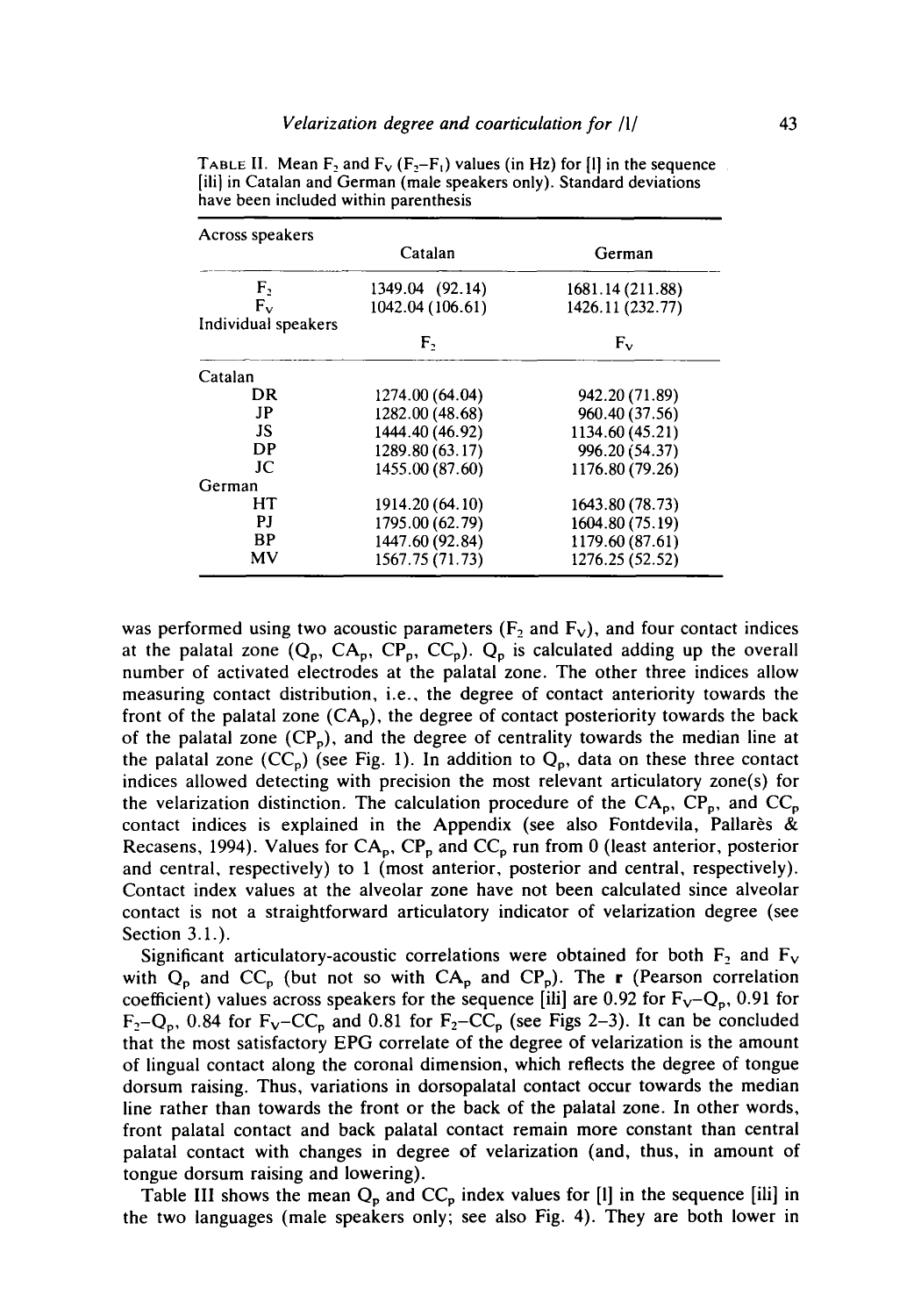



**Figure 2.**  $F_2-Q_0$  (above) and  $F_2-CC_0$  (below) plots with regression lines. **Catalan speakers:** DR, JP, JS, DP, JC; **German speakers:** HT, PJ, BP, MV.

Catalan than in German by a difference of 4.96 for  $Q_p$  (X for Catalan = 6.84  $\pm$  3.63; for German =  $11.80 \pm 7.55$ ) and of 0.099 for CC<sub>p</sub> (X for Catalan =  $0.186 \pm 0.098$ ;  $\bar{X}$  for German = 0.285  $\pm$  0.208). The overlap between languages according to the 95% confidence interval exceeds the difference between means (6.22 for  $Q_p$  and 0.207 for CC<sub>p</sub>), and is thus quite larger than that reported for the acoustic data (see Section 3.1.). One-way ANOVAs across speakers reveal that differences in  $Q_p$  and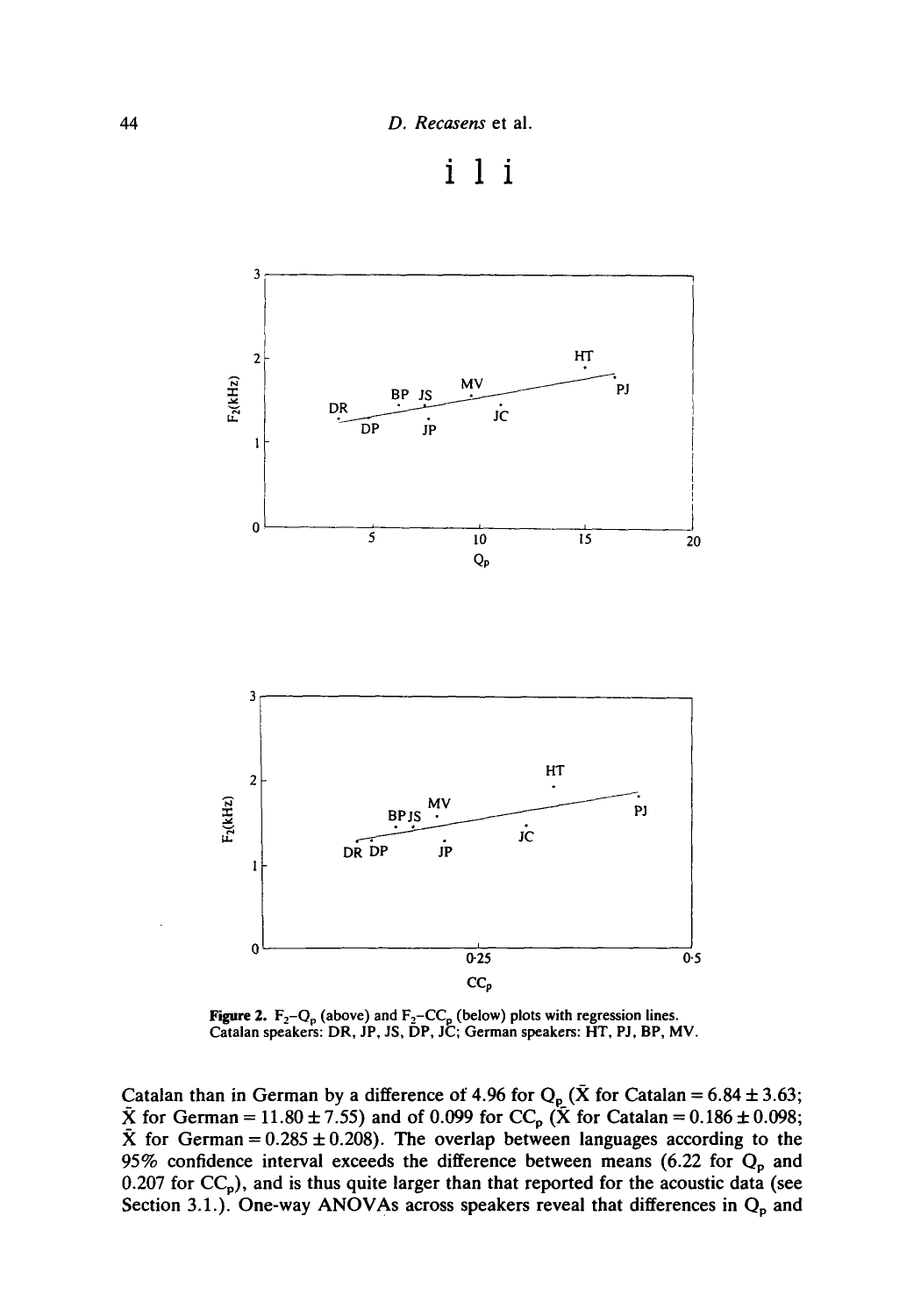



**Figure 3.**  $F_v-Q_p$  (above) and  $F_v-CC_p$  (below) plots with regression lines. **Catalan speakers:** DR, JP, JS, DP, JC; **German speakers:** HT, PJ, BP, MV.

**CCp between languages are not significant. In summary, while language-dependent differences in dorsopalatal contact are not significant, there is a clear trend for German to show more contact than Catalan in line with differences in degree of velarization in the consonant. This trend is also consistent with the EPG pattern for**  [ili] for the female speaker PP in Fig. 4; thus, values for  $Q_p$  ( $\bar{X} = 15.20$ , SD = 0.84) and  $CC_p$  ( $\bar{X} = 0.380$ , SD = 0.061) for this speaker are much closer to the mean **German values than to the mean Catalan values.**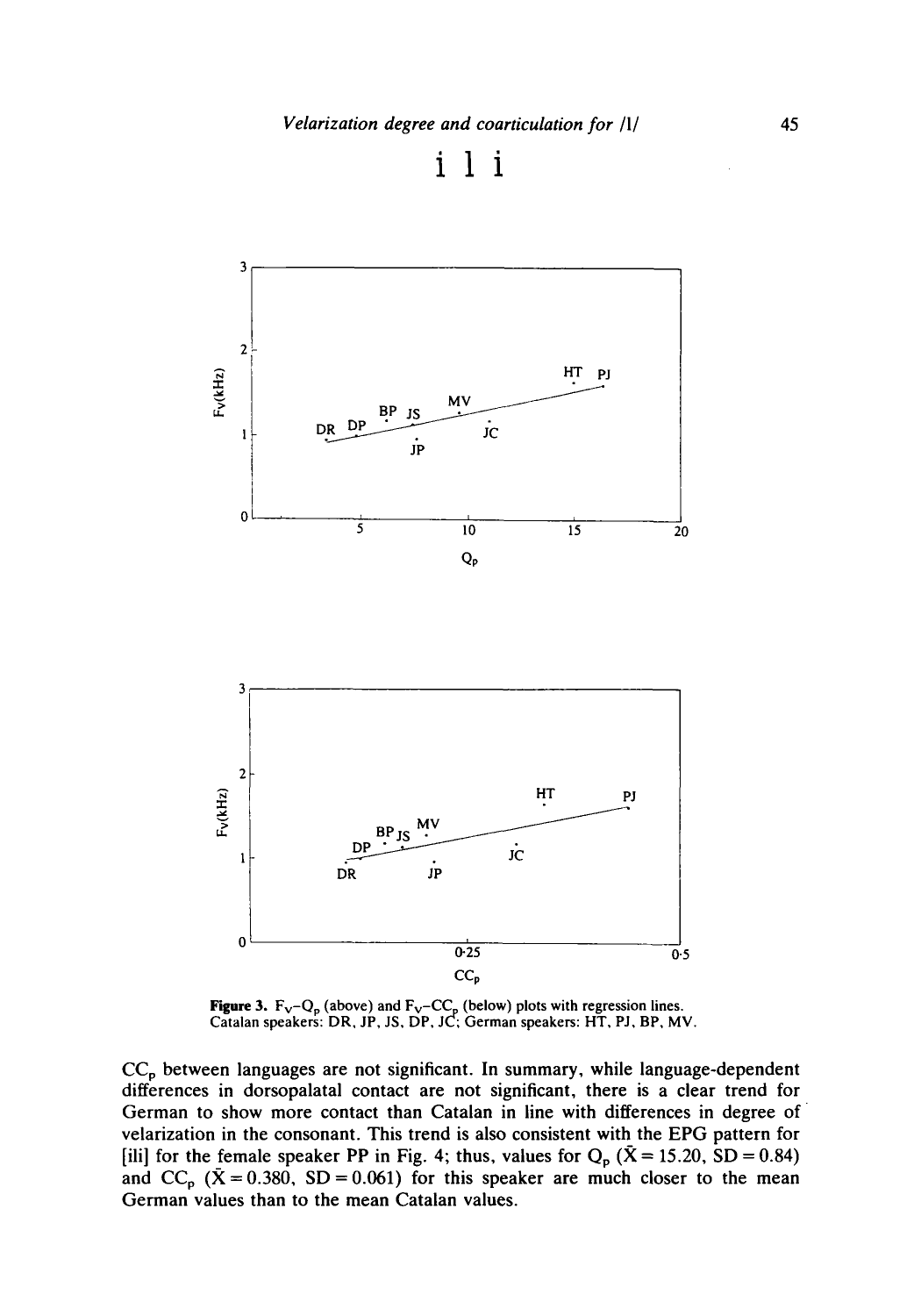| Across speakers     |              |              |
|---------------------|--------------|--------------|
|                     | Catalan      | German       |
|                     | 6.84(2.92)   | 11.80(4.75)  |
| Ur<br>CC,           | 0.186(0.079) | 0.285(0.131) |
| Individual speakers |              |              |
|                     | Q,           | CC,          |
| Catalan             |              |              |
| DR                  | 3.40(0.89)   | 0.110(0.061) |
| JP                  | 7.60(3.65)   | 0.212(0.053) |
| JS.                 | 7.40(2.70)   | 0.175(0.073) |
| DP                  | 4.80(0.45)   | 0.127(0.037) |
| JС                  | 11.00(1.22)  | 0.308(0.025) |
| German              |              |              |
| HT                  | 15.00(0.00)  | 0.341(0.000) |
| P.I                 | 16.40(0.89)  | 0.441(0.093) |
| BP                  | 6.20(1.10)   | 0.155(0.053) |
| MV                  | 9.60(0.89)   | 0.203(0.034) |

TABLE III. Mean  $Q_p$  and  $CC_p$  values for [1] in the sequence [ili] in Catalan and German (male speakers only). Standard deviations have been included within parenthesis

In agreement with our initial predictions, it appears that velarization for [I] is better accounted for by the acoustic data than by the linguopalatal contact data. This is not surprising since the velarization gesture is achieved with the activation of the entire tongue body; while the linguopalatal contact data reflect variations mostly in tongue predorsum and mediodorsum activity,  $F_2$  is also sensitive to changes in the activity of the tongue postdorsum.

#### 3.3. *Individual speakers*

Data for the individual male speakers were submitted to a cluster analysis (using the complete linkage or "furthest neighbour" clustering method) in order to find out whether they were grouped according to language or not. The analysis was performed using the  $\overline{F}_2$ ,  $\overline{F}_V$ ,  $Q_p$  and  $CC_p$  values for the sequence [ili].

Results are in agreement with German [1] showing more variability in acoustic and articulatory values than Catalan [1] (see standard deviations in Tables II and III). An homogeneity of variance test gave non-significant differences between the two languages, thus indicating that the two speaker populations are comparable. The grouping of speakers obtained from the application of the cluster analysis can be represented as follows: [(JP, DP, DR) (JS, JC, BP, MV)] (HT, PJ). At both extremes, we find three Catalan speakers (JP, DP, DR) and two German speakers (HT, PJ). Two other Catalan speakers (JS, JC) and two other German speakers (BP, MV) are grouped exclusively at one level, and with the other three Catalan speakers (JP, DP, DR) at another level. Indeed, according to the data for the individual German speakers in Tables II and III (also Fig. 4), BP and MV show lower  $F_2$ ,  $F_V$ ,  $Q_p$  and  $CC_p$  values than HT and PJ, and thus a less "clear" realization of [1] (which nevertheless barely reaches the velarization degree for Catalan [1]). A satisfactory correlation between linguopalatal contact and acoustic values indicates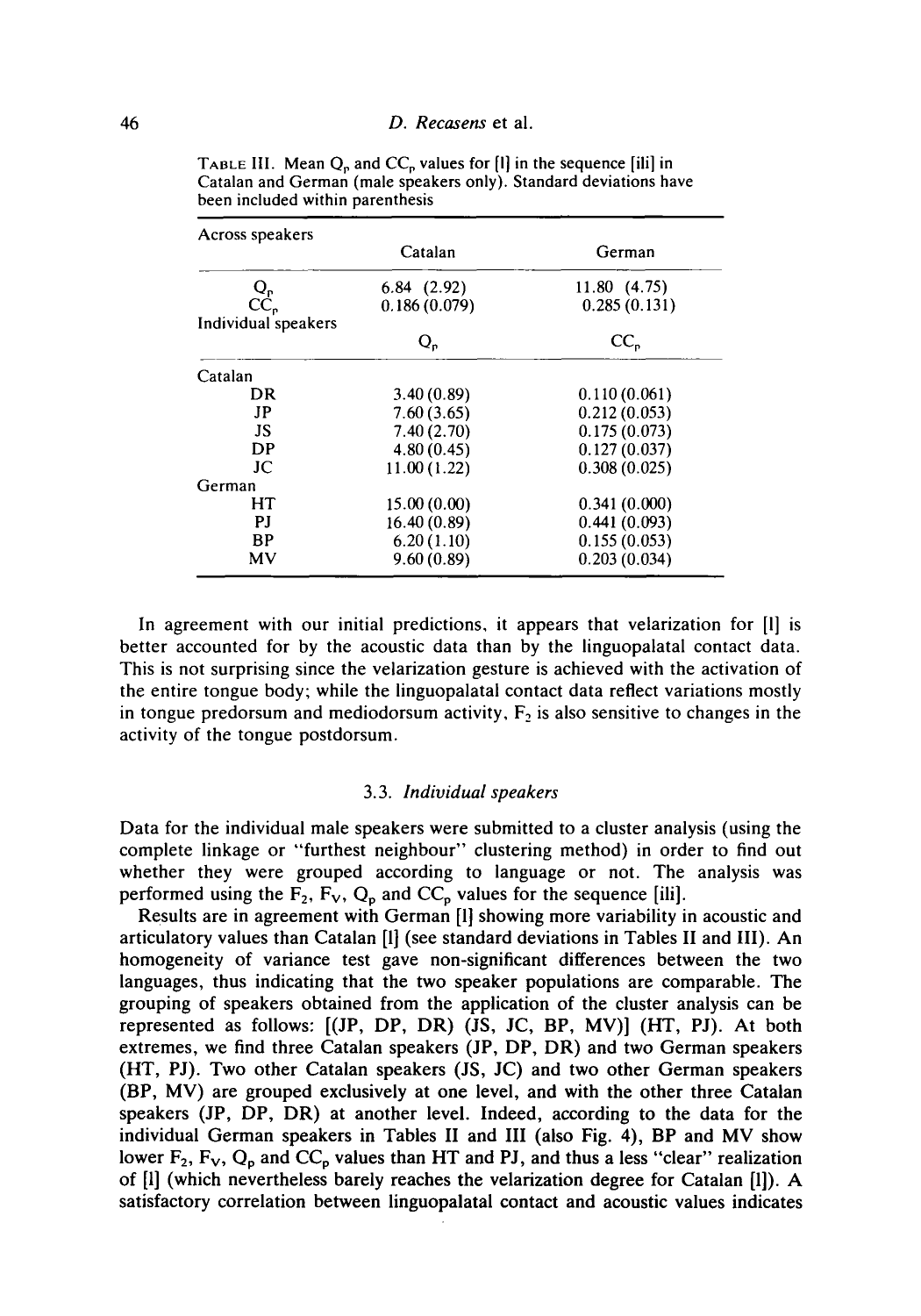Catalan

nmmm

٦r





|    | DP |                        |    | JC |  |      |        |
|----|----|------------------------|----|----|--|------|--------|
|    |    |                        | ÷, | ÷  |  |      |        |
|    |    |                        |    |    |  |      | $\sim$ |
|    |    |                        |    |    |  |      |        |
| ī. |    |                        |    |    |  |      |        |
|    |    |                        |    |    |  | ma e |        |
|    |    |                        |    |    |  |      |        |
|    |    |                        |    |    |  |      |        |
|    |    | literatur.<br>Tanzania |    |    |  |      |        |

|   | JC |  |   |    |  |  |  |
|---|----|--|---|----|--|--|--|
| í |    |  | π | ò. |  |  |  |
|   |    |  |   |    |  |  |  |
|   |    |  |   |    |  |  |  |
|   |    |  |   |    |  |  |  |
|   |    |  |   |    |  |  |  |
|   |    |  |   |    |  |  |  |
|   |    |  |   |    |  |  |  |
|   | ٠  |  |   |    |  |  |  |

German

| HТ                               | PJ                                                  | PP                  |
|----------------------------------|-----------------------------------------------------|---------------------|
|                                  |                                                     |                     |
| <b>CONTINUES</b>                 | $- - -$<br>$\sim$<br>--<br><b>CONTRACTOR</b><br>___ | ment on<br>--<br>-- |
| セールト<br>精确性的<br>a di 19<br>      |                                                     |                     |
| -----                            | <b>STATISTICS</b>                                   | -                   |
| ---<br>--<br><b>STERN STATES</b> |                                                     | ----                |
|                                  |                                                     | --                  |
| ---                              | ---                                                 |                     |
|                                  | l۳T                                                 |                     |



Figure 4. Linguopalatal contact configurations at the [I] closure midpoint in the sequence [ili] (Catalan and German speakers). Percentage of electrode activation: ( $\equiv$ ) 80-100; ( $\equiv$ 1) 60-80%; ( $\approx$ ) 40-60%; ( $\Box$ ) less than 40%.

that  $F<sub>2</sub>$  variability in German is due to speaker-dependent differences in dorsopalatal contact size rather than to speaker-related differences in vocal tract length.

### 3..4. *Coarticulatory resistance (acoustic data)*

The hypothesis that coarticulatory sensitivity is inversely related to the degree of consonantal velarization predicts that [l] should be more context-dependent in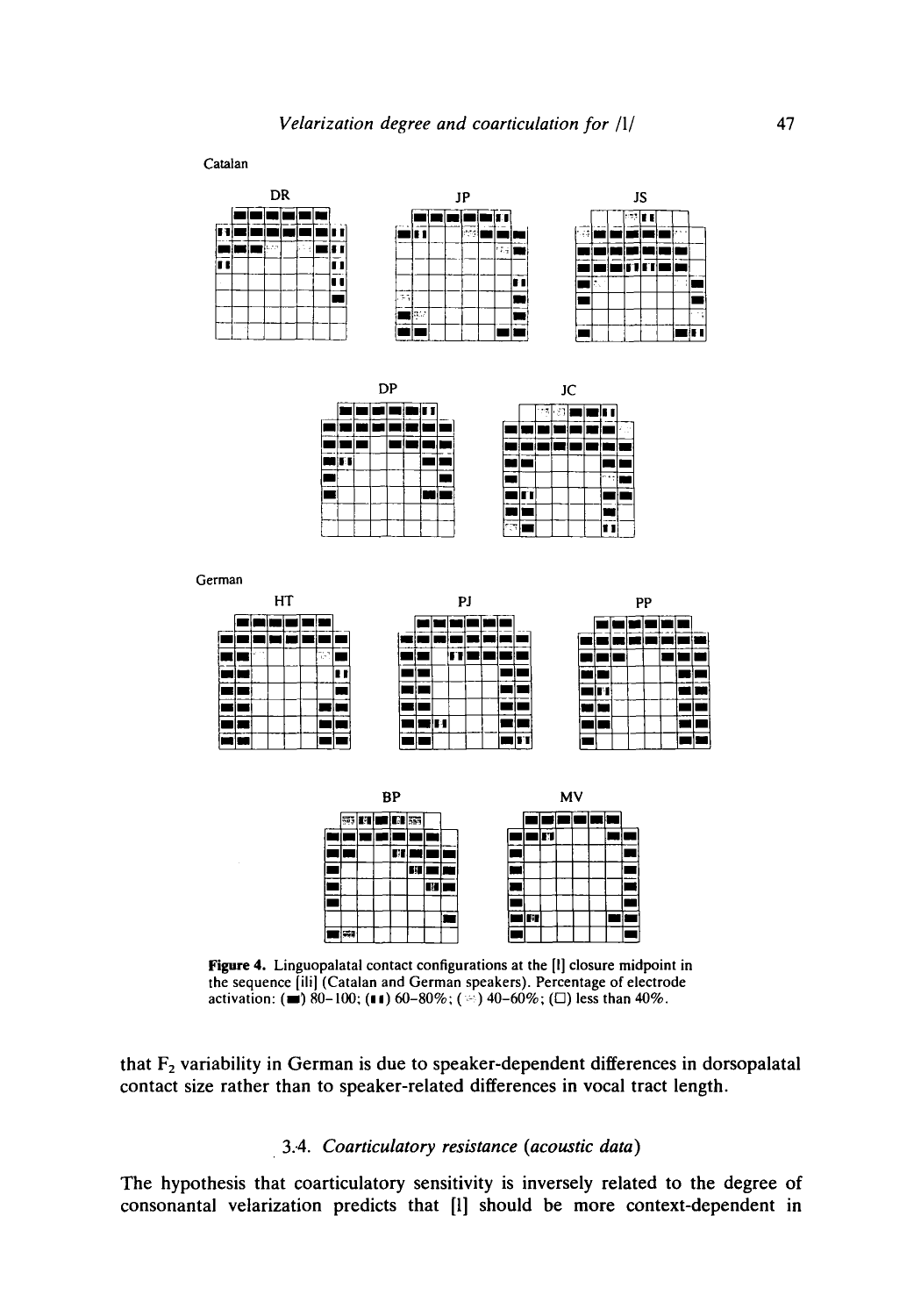German than in Catalan. In order to test this hypothesis we analyzed coarticulatory effects from [i] vs. [a] on [!] in symmetrical VCV sequences.

Coarticulatory effects have only been measured acoustically. These two vowels have been chosen since they represent two maxima along an articulatory dimension which is crucial for the velarization distinction, i.e., tongue dorsum raising-lowering. Contact data have not been taken into account since the presence of very little electrode activation for  $[1]$  in the sequence [ala] [see Fig. 5; mean  $Q_P$  value of 1.04 for Catalan (SD = 1.59) and of 1.75 for German (SD = 2.10)] is not representative of the real position of the tongue dorsum surface.





Figure 5. Linguopalatal contact configurations at the [1] closure midpoint in the sequence [ala] (Catalan and German speakers). Percentage of electrode activation: ( $\blacksquare$ ) 80-100%; (11) 60-80%; ( $\lightharpoonup$ ) 40-60%; ( $\Box$ ) less than 40%.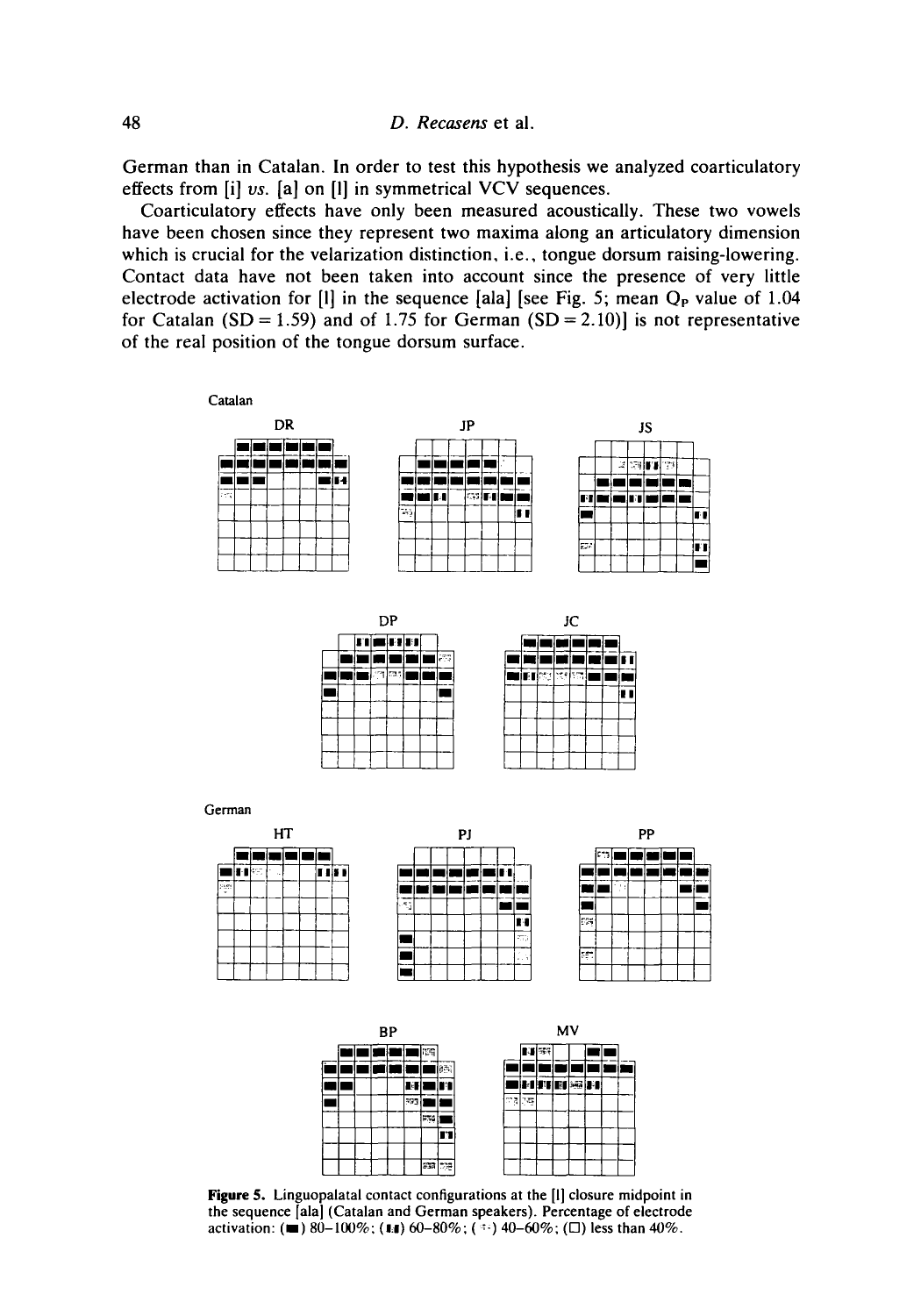Table IV displays the mean  $F<sub>2</sub>$  values at the midpoint of [1] for [ili] and [ala] across male speakers in Catalan and German, as well as the MCD (mean coarticulatory distance) value in each language. MCD has been calculated using the procedure proposed by Bladon and AI-Bamerni (1976):

$$
MCD = \frac{F_{2_{\text{iii}}} - F_{2_{\text{ais}}}}{2}
$$

The MCD difference between German ( $\bar{X} = 159.2$ ) and Catalan ( $\bar{X} = 142.1$ ) across speakers is non-significant. Moreover, no significant correlation was found between MCD and  $F_2$  nor between MCD and  $F_v$  for [iii] across speakers and languages. It can be concluded that the degree of coarticulation is not clearly related to the degree of velarization, thus refuting our initial hypothesis. As explained below this appears to be so since the mean MCD value for German was much smaller than expected.

An MCD value of 150Hz in Catalan is the expected figure for a velarized consonant. In comparison to American English (with a MCD of 100 Hz according to data for the Southern California dialect reported in Chafcouloff, 1972), the  $F<sub>2</sub>$ frequency for the Catalan consonant is slightly higher in the sequence [ili] and quite similar in the sequence [ala]. On the other hand, in comparison to other languages with a non-velarized [l], German shows a smaller MCD value resulting from a lower  $F_2$  for [ili] and a higher  $F_2$  for [ala]. These languages are French and Spanish. Data correspond to Southern French (MCD = 244.67, with  $F_2$  for [ili] = 1829.67 and  $F_2$ for [ala] = 1340.33; Chafcouloff, 1985), Castilian Spanish (MCD = 489.63, with  $F_2$ for  $[i]$  = 2195.50 Hz and  $F_2$  for  $[a]$  = 1216 Hz; Recasens, 1987) and Argentinian Spanish (MCD = 225, with F<sub>2</sub> for  $[i\mathbf{i}]= 1850 \text{ Hz}$  and F<sub>2</sub> for  $[a\mathbf{la}]= 1400 \text{ Hz}$ ; Chafcouloff, 1972). It should be pointed out that this comparison is somewhat risky since MCD differences could be due to language-dependent differences in vowel quality. Interestingly enough, however, they hold for all languages under investigation.

These data suggest that the MCD threshold separating the velarized from the non-velarized varieties of [l] occurs about 200 Hz. The MCD value for German reported in our study (which is consistent with an MCD value of 125 for the same language reported in Chafcouloff, 1972) is below this figure. Inspection of the MCD values for the individual speakers of German in Table IV reveals that, while PJ is the only speaker with a MCD value above 200, MV has a lower MCD value than all Catalan speakers. It can be thus concluded that, while being non-velarized, German [l] is highly resistant to coarticulatory effects from [i] *vs.* [a].

#### **4. Discussion and conclusions**

Data reported in this paper indicate that for the purposes of comparison between languages, the "clear"/"dark" distinction should be treated as a continuum proceeding in degrees of a given property, i.e., tongue dorsum lowering and backing,. The precise consonantal realization along this continuum depends on' several factors, i.e., speaker (German [!] is less "clear" for BP and MV than for the other three speakers), language ([1] shows a lower  $F_2$  in some American English dialects *vs.* Catalan, and in German *vs.* Spanish, Italian, and French), vowel context (velarization is favoured by back *vs.* front vowels), and syllable position (syllablefinal [1] is more velarized than syllable-initial [1]; see Introduction).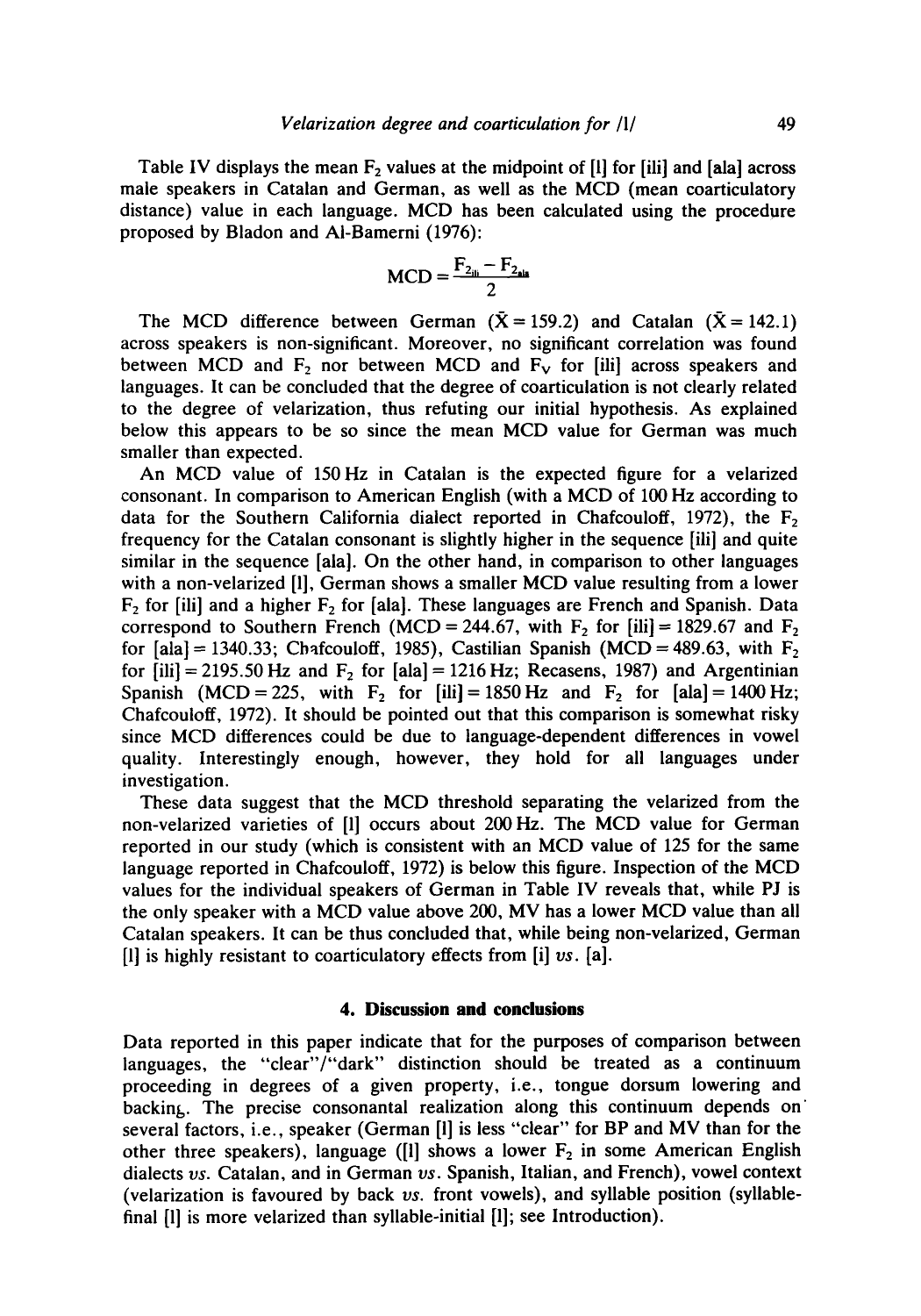| Across speakers     |                 |                  |            |
|---------------------|-----------------|------------------|------------|
|                     | Catalan         | German           |            |
| $F_2$ [ili]         | 1349.04 (92.14) | 1681.14 (211.88) |            |
| $F_2$ [ala]         | 1064.80 (73.06) | 1362.70 (212.86) |            |
| <b>MCD</b>          | 142.1           | 159.2            |            |
| Individual speakers |                 |                  |            |
|                     | $F_2$ [ili]     | $F_2$ [ala]      | <b>MCD</b> |
| Catalan             |                 |                  |            |
| DR                  | 1274.00 (64.04) | 994.80 (120.54)  | 139.6      |
| $_{\rm JP}$         | 1282.00 (48.68) | 1059.60 (20.56)  | 111.2      |
| JS                  | 1444.40 (46.92) | 1149.40 (28.20)  | 147.5      |
| DP                  | 1289.80 (63.17) | 992.20 (38.68)   | 148.8      |
| JС                  | 1455.00 (87.60) | 1128.00 (24.97)  | 163.5      |
| German              |                 |                  |            |
| HТ                  | 1914.20 (64.10) | 1614.80 (37.89)  | 149.7      |
| PJ                  | 1795.00 (62.79) | 1245.60 (36.22)  | 274.7      |
| <b>BP</b>           | 1447.60 (92.84) | 1137.80 (108.70) | 154.9      |
| MV                  | 1567.75 (71.73) | 1452.60 (34.13)  | 57.6       |

TABLE IV. Mean  $F_2$  frequency values (in Hz) and MCD index for [iii] and [ala] in Catalan and German (male speakers only). Standard deviations have been included within parenthesis

Evaluation of the articulatory and acoustic correlates of velarization presented in this paper indicates that this phonetic property may be accounted for more properly acoustically than articulatorily. Ladefoged (1971) makes a similar point about the nature of the classificatory features for vowels.

Velarized [1] requires a low tongue body position and exhibits a low  $F_2$  frequency; while blocking tongue raising effects from [i], the lingual configuration for this consonantal variety is quite compatible with that for [a]. Non-velarized [1] in languages other than German does not involve much tongue dorsum constraint and thus, can be pulled to a larger extent in the direction of the adjacent vowel. Analogously to these languages, German [1] exhibits a higher  $F_2$  and more dorsopalatal contact in the sequence [ili] than Catalan [1]. However, V-to-C coarticulatory effects in  $F_2$  associated with [i] *vs.* [a] are as small for German non-velarized [1] as for Catalan velarized [1].  $F_2$  values for German [ili] and [ala] suggest that, while being non-velarized, German [1] is highly resistant to coarticulatory effects in tongue dorsum activity; indeed, its configuration appears to exert some blocking of the tongue dorsum lowering gesture for [a] and, possibly, some blocking of the tongue dorsum raising gesture for [i]. It can be hypothesized that a high target position needs to be attained by the dorsum of the tongue during the production of this consonant. It is also possible that coarticulatory resistance at the acoustic level follows not only from resistance in lingual activity but in labial or mandibular activity as well.

There are no clear explanations for why this should be so. It could be that the production of this and other phonetic segments requires less variable articulatory configurations in German than in French, Spanish and Italian. More constrainted articulations may be associated with vowel production (German distinguishes tense from lax vowels), consonantal production and/or prosodic structure (German is a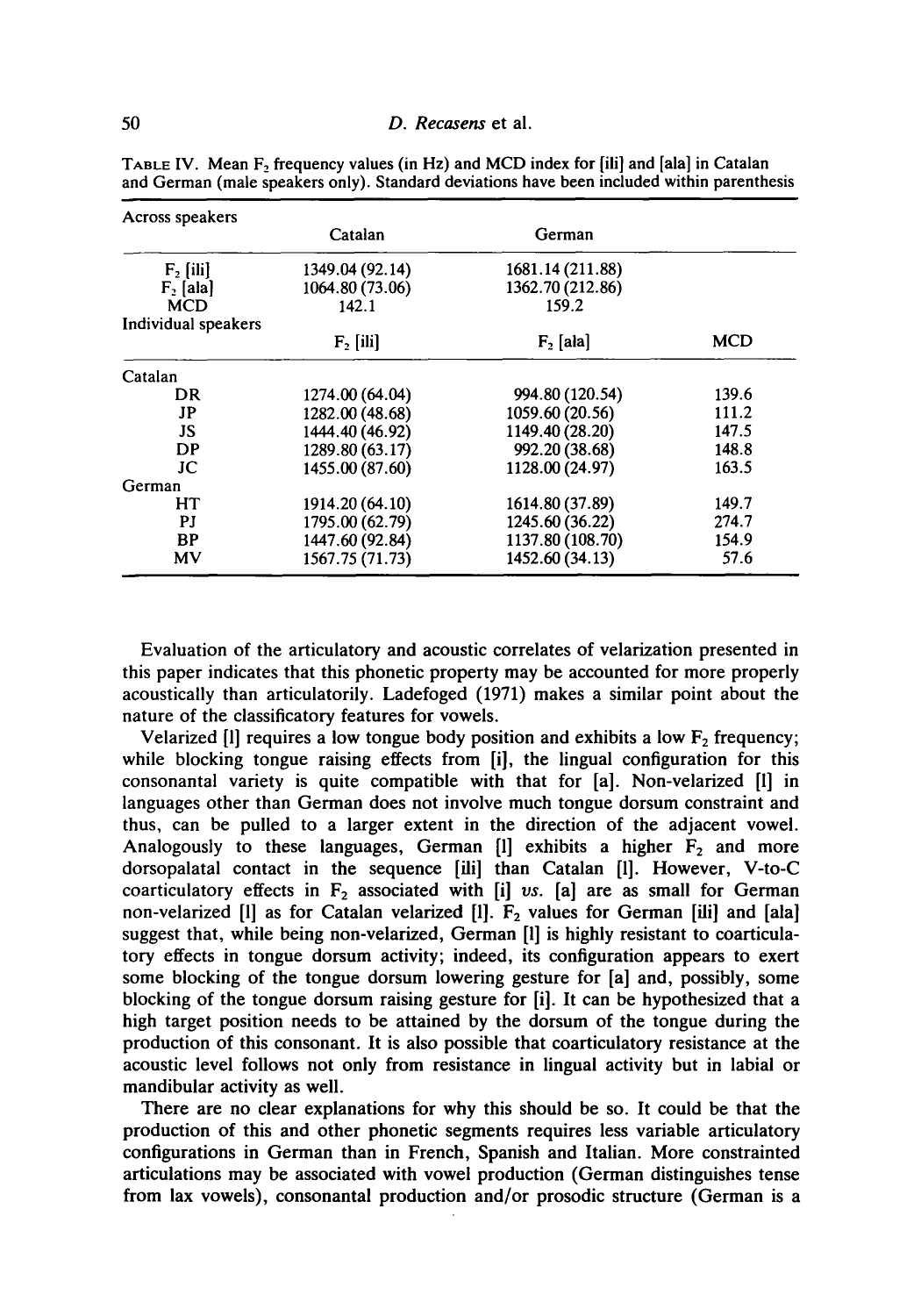**stress-timed language). More experimental evidence is needed to investigate this issue.** 

**In summary, the German case suggests that coarticulatory resistance for a particular vocalic or consonantal segment may not clearly depend on the articulatory constraints on gestural production. The articulatory explanation will no doubt account for why complex velarized [l] is not much affected by the surrounding segments. It will not however explain why, contrary to languages such as French,**  Spanish and Italian, German non-velarized [1] is also resistant to F<sub>2</sub> coarticulatory **effects.** 

This research was supported by Working Group ESPRIT-BRA "Accor" 7098 and by project ESPRIT-BRA "Speech Maps" 6975 from the EC, and by project DGICYT CE93-0020 of the Ministry of Education and Science of Spain. We would like to thank Alice Faber, Edda Farnetani, Phil Hoole, Klaus Kohler, Barbara Kiinhert, Anders L6fqvist and Elizabeth Zsiga for their comments.

#### **References**

- Bladon, R. A. W. (1979) The production of laterals: Some acoustic properties and their physiological implications. In *Current Issues in the Phonetic Sciences* (H. and P. Hollien, eds), 501-508. Amsterdam: John Bejamins B.V.
- Bladon, R. A. W. & AI-Bamerni, A. (1976) Coarticulation resistance in English/I/, *Journal of Phonetics*, **4**, 137-150.
- Chafcouloff. M. (1972) Recherches sur la structure acoustique de /l/ et ses corrélations articulatoires. *Travaux de I'lnstitut de Phon~tique d'Aix,* Universit6 de Provence, 1, 101-110.

Chafcouloff, M. (1985) The spectral characteristics of the lateral *]1]* in French. *Travaux de I'lnstitut de*  Phonétique d'Aix, Université de Provence, 10, 63-98.

- Dart, S. (1991) Articulatory and acoustic properties of apical and laminal articulations. *UCLA Working Papers in Phonetics,* 79.
- Delattre, P. (1965) *Comparing the phonetic features of English, French, German and Spanish.* Heidelberg: Julius Groos Verlag.
- Fant, G. (1960) Acoustic *Theory of Speech Production*. The Hague: Mouton.
- Fontdevila, J., Pallarès, M. D. & Recasens, D. (1994) The contact index method of electropalatographic data reduction, *Journal of Phonetics*, 22, 141-154.
- Giles, S. & Moll, K. (1975) Cinefluorographic study of selected allophones of *]1]. Phonetica,* 31, 206-227.
- Hardcastle, W. J., Jones, W., Knight, C., Trudgeon, A. & G. Calder (1989) New developments in electropalatography: A state-of-the-art report. *Clinical Linguistics and Phonetics, 3,* 1-38.
- Heffner, R.-M. S. (1950) *General Phonetics.* Madison: The University of Wisconsin Press.
- Kenyon, J. S. (1950) *American Pronunciation.* Ann Arbor: George Wahr Publishing Company.
- Ladefoged, P. (1971) *Preliminaries to Linguistic Phonetics.* The University of Chicago Press.
- Lohiste, I. (1964) *Acoustic Characteristics of Selected English Consonants.* Bloomington: Indiana University Research Center in Anthropology, Folklore and Linguistics.
- Leidner, D. R. (1973) The articulation of American English *]1]:* A study of gestural synergy and antagonism. *Journal of Phonetics, 4,* 327-335.
- Recasens, D. (1985) *Estudis de Fonètica Experimental del Català Oriental Central. Barcelona:* Publicacions de I'Abadia de Montserrat.
- Recasens, D. (1987) An acoustic analysis of V-to-C and V-to-V coarticulatory effects in Catalan and Spanish VCV sequences. *Journal of Phonetics,* 15,299-312.
- Recasens, D. & Farnetani, E. (1990) Articulatory and acoustic properties of different allophones of *[I]* in American English, Catalan and Italian. In *Proceedings of the ICSLP* 90, 2,961-964. Acoustic Society of Japan.
- Recasens, D. & Farnetani, E. (1991) Spatiotemporal properties of different ailophones of *]1/.*  Phonological implications. *Quaderni del Centro di Studio per le Ricerche di Fonetica*, Padova, 11,  $236 - 251$ .
- Schubiger, M. (1970) *Einflthrung in die Phonetik.* Berlin: Walter de Gruyter.
- Sproat, R. & Fujimura, O. (1993) AIIophonic variation in English/I] and its implications for phonetic implementation. *Journal of Phonetics,* 21, 291-312.